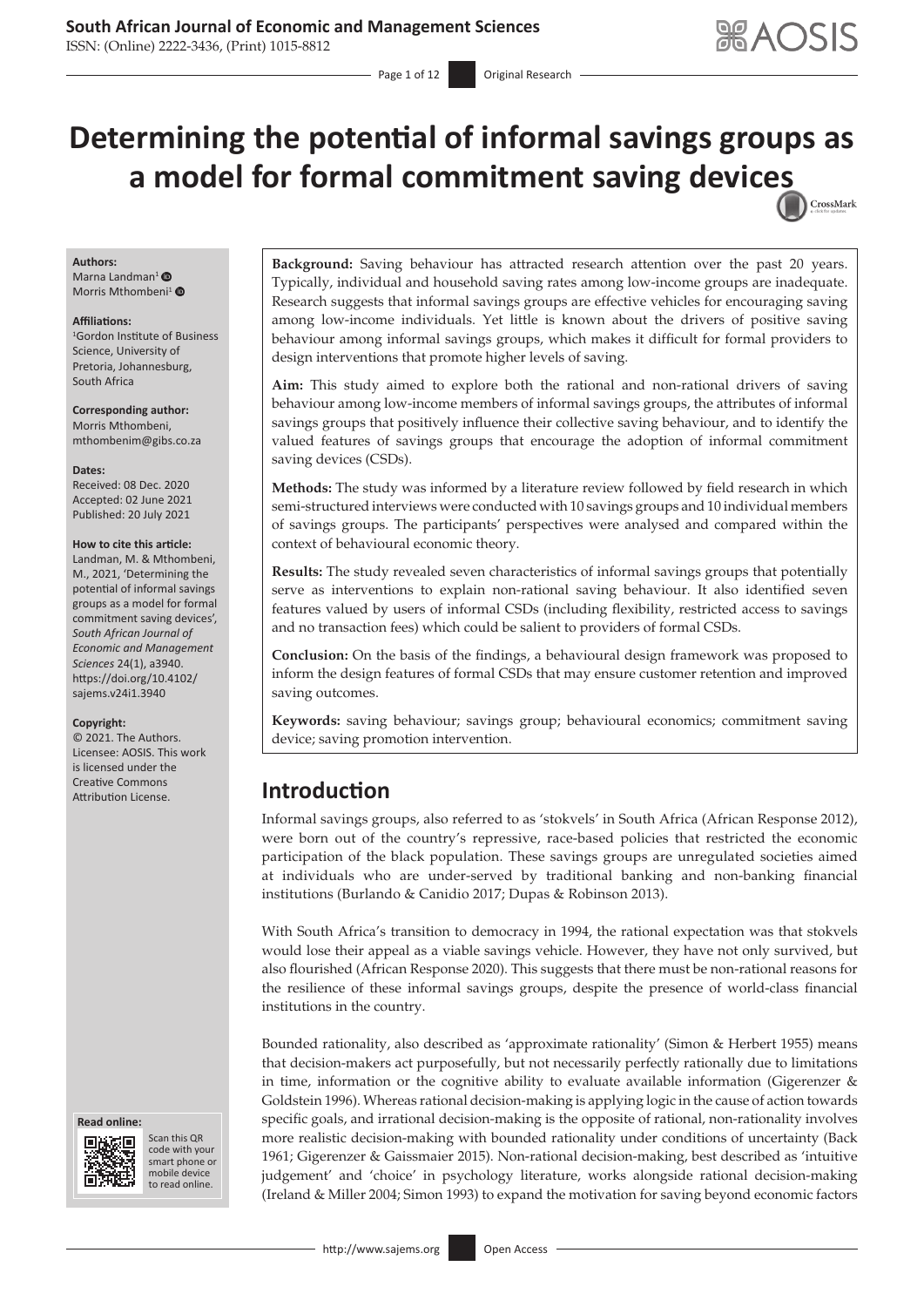(utility maximisation) to psychological drivers (intuition and emotion) as well (Kahneman 2003). How these economic and psychological motivators interact in decision-making falls within the ambit of behavioural economics. Therefore, this paper is concerned with how non-rational decision-making operates alongside, as opposed to an alternative for, rational decision-making.

An informal savings group is a self-selected group of individuals who periodically contribute to the shared goal of the group (Le Polain, Sterck & Nyssens 2018). The funds collected by the informal savings groups are generally kept aside in secure storage, or in bank accounts, and distributed to members (partially, or in full) on a rotational basis (James 2015). Commitment to the group and its common goal positively influences saving behaviour, with the result that there is a low incidence of default among savings group members (Ksoll et al. 2016). So as 'commitment saving devices' (CSDs), informal savings groups have been proven to increase individual and household saving rates (Le Polain et al. 2018; Steinert et al. 2018).

Participation in informal savings groups can lead to asset accumulation and wealth creation, and reduce individuals' and households' vulnerability to unexpected financial shocks or burdens, such as the devastating social and economic impact of the coronavirus disease 2019 (COVID-19) pandemic evidenced by lockdowns, business failures and increased unemployment levels in many countries (Brewer & Gardner 2020; Karlan, Ratan & Zinman 2014). Some scholars are of the view that participation in informal savings groups encourages greater economic activity and leads to improved household welfare (Ksoll et al. 2016) and higher levels of consumption (Le Polain et al. 2018; Martin & Hill 2015). It might also help people overcome their innate resistance to saving (Steinert et al. 2018).

The ability of savings groups to attract savings from resourceconstrained, low-income individuals has fuelled scholarly interest in how their positive attributes could be modelled in formal saving devices (Dupas, Keats & Robinson 2019; Le Polain et al. 2018). Nevertheless, not all informal savings groups are without risks or shortcomings. Some offer loans to members at high interest rates, which expose vulnerable borrowers to high levels of indebtedness and the group's collective savings to an elevated risk of defaults on repayments (Le Polain et al. 2018), while savings stored in cash are also at risk from theft. Regulators have long prescribed mechanisms to mitigate the risks of saving in collective mechanisms, such as bank accounts, or mutual funds. However, such formal savings mechanisms have historically not addressed the needs of those who chose informal savings groups as informal savings mechanisms. It seems that it may be desirable for providers of formal savings mechanisms to mimic elements of informal savings groups, with a view to providing users of such mechanisms, who are typically vulnerable members of society, with the appropriate product features and risk mitigation protection provided by regulated mechanisms.

A stokvel is a particular informal group savings mechanism that is similar to a rotating savings and credit association (ROSCA) (Prina 2015), such as an accumulating savings and credit association (ASCA) (Le Polain et al. 2018) or a village savings and loan association (VSLA) – both found in Africa (Ksoll et al. 2016). Similar savings facilities in other parts of the world are the *bishi* in India, the *tanda* in Latin America, the *hui* in Asia and the *gam'eya* in the Middle East (Low 1995). Yet, as savings vehicles, the efficacy of stokvels is still not well understood by the providers of formal group savings mechanisms (African Response 2012) – partially because of the generally limited knowledge of what exactly drives behaviour in the informal saving sector (Cronqvist & Siegel 2015). This is exacerbated by the superficial knowledge of scholars and practitioners alike of saving products and the behavioural interventions that encourage saving among low-income individuals (Cronqvist & Siegel 2015; Dholakia et al. 2016).

The aim of this study was to arrive at a better understanding of the rational and non-rational behavioural factors contributing to the resilience of informal savings groups, notably stokvels, as informal savings mechanisms in South Africa. The study followed a three-step approach. Firstly, it identified (from literature) the drivers of informal savings groups' rational and non-rational saving behaviour (Cronqvist & Siegel 2015). Secondly, it explored (using field research) the ability of informal savings groups to positively alter saving behaviour through various interventions (Steinert et al. 2018). Thirdly, it identified the valued features that make informal savings groups effective CSDs (Le Polain et al. 2018). According to Dupas et al. (2017), financial service providers could benefit from a better understanding of how formal CSDs might be improved to ensure a greater up-take and retention in informal savings groups, with attendant benefits. For this reason, we posit that the features of informal savings groups may inform formal CSD providers on how to provide appropriate features and protection to individuals that typically use stokvels.

### **Literature review**

### **Saving behaviour in the context of behavioural economics**

As indicated by Cronqvist and Siegel (2015), low saving rates can be addressed only when saving behaviour is properly understood. The concept of 'saving behaviour' encompasses more than just the financial dimensions of saving; it also includes psychological dimensions such as emotions, fear and risk perceptions, for example (ed. Ranyard 2017). Giné et al. (2018) highlight the importance of knowing what the drivers of behavioural change are, as they might affect the design of CSDs and their impact on individual and societal welfare.

Standard economic theory favours external perceptible mechanisms, underpinned by assumptions of rational economic behaviour. Friedman's (1957) well-known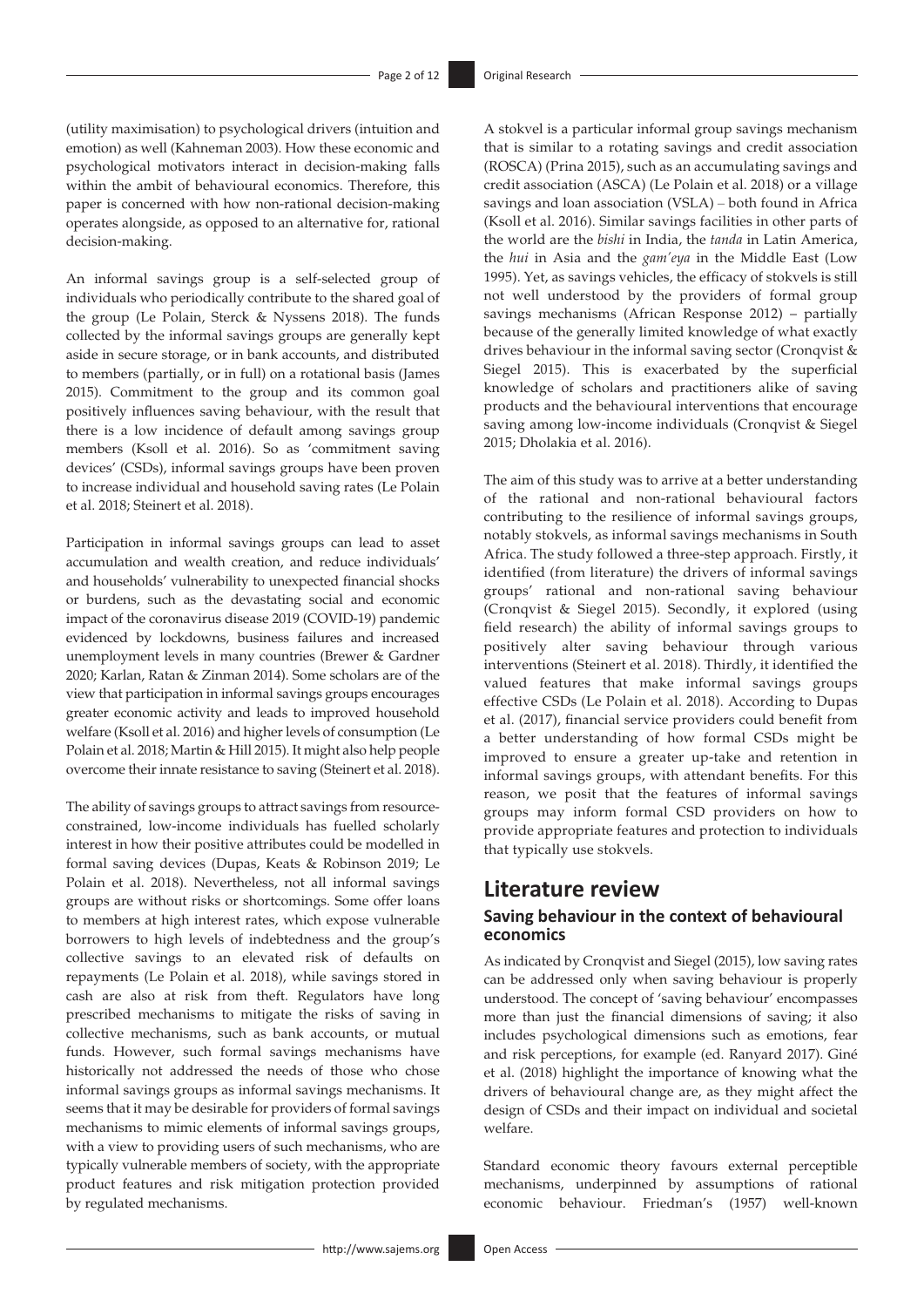permanent income hypothesis asserts that individual saving behaviour is driven by the need to balance current and anticipated future consumption. For example, individuals accumulate savings while earning an income, with the expectation of dissaving once retired. Ok, Ortoleva and Riella (2015) explain rational choice as the ability to rank alternatives according to preferences and then to choose the highest-ranking item in order to maximise utility. However, these standard economic models do not account for uncertainty when executing saving plans and only partially explain what drives individuals' saving propensities (Cronqvist & Siegel 2015; Hoff & Stiglitz 2016; Thaler 2016). In other words, under conditions of uncertainty, standard economic models of rationality will in general not suffice to explain low-income individuals' experience or their saving behaviour. The literature review therefore focused on understanding how non-rational decision-making extends rational decision-making in saving behaviour.

According to various scholars (see Table 1) concerned with non-rational decision-making explained by behavioural economics literature, the main behavioural economic concepts that influence saving behaviour are: loss aversion, mental accounting, commitment, peer pressure, present bias, lack of self-control, status quo bias, confirmation bias and social determinants. Table 1 presents conflicting scholarly evidence in respect of some of these concepts, suggesting that they can be a positive or a negative influence on saving behaviour, depending on the context. It is therefore advisable to disentangle the negative from the positive effects of behavioural economic concepts, especially to illuminate how non-rational factors better explain the propensity of lowincome individuals to save in situations of elevated uncertainty.

| TABLE 1: Saving behaviour in a behavioural economics context. |  |
|---------------------------------------------------------------|--|
|                                                               |  |

|                | Concept              | Saving behaviour   |                    | <b>References</b>                                                                                                                                             |  |  |
|----------------|----------------------|--------------------|--------------------|---------------------------------------------------------------------------------------------------------------------------------------------------------------|--|--|
|                |                      | Positive<br>effect | Negative<br>effect |                                                                                                                                                               |  |  |
| $\mathbf{1}$   | Loss aversion        | X                  | X                  | Cronqvist and Siegel (2015);<br>Gloede, Menkhoff and Waibel<br>(2015); Imas, Sadoff and<br>Samek (2016); Thaler and<br>Benartzi (2004)                        |  |  |
| 2              | Mental accounting    | X                  |                    | Karlan et al. (2016); Steinert<br>et al. (2018)                                                                                                               |  |  |
| 3              | Commitment           | X                  | X                  | Afzal et al. (2018); Bond and<br>Sigurdsson (2018); Carvalho,<br>Meier and Wang (2016);<br>Galperti (2015); Laibson<br>(2015); O'Donoghue and<br>Rabin (2015) |  |  |
| 4              | Peer pressure        | X                  | X                  | Beshears et al. (2015);<br>Bursztyn et al. (2014); Jakiela<br>and Ozier (2016); Kast, Meier<br>and Pomeranz (2018); Laibson<br>and List (2015)                |  |  |
| 5              | Present bias         |                    | X                  | Dalton, Ghosal and Mani<br>(2016); Jackson and Yariv<br>(2014); Laibson and List<br>(2015); O'Donoghue and<br>Rabin (2015)                                    |  |  |
| 6              | Lack of self-control |                    | X                  | Bernheim, Ray and Yeltekin<br>(2015); Galperti (2015); Giné<br>et al. (2018)                                                                                  |  |  |
| $\overline{7}$ | Status quo bias      |                    | X                  | Dean, Kibris and Masatlioglu<br>(2017); De Haan and Linde<br>(2018)                                                                                           |  |  |
| 8              | Confirmation bias    |                    | X                  | Bénabou and Tirole (2016)                                                                                                                                     |  |  |
| 9              | Social determinants  | X                  | X                  | Hoff and Stiglitz (2016)                                                                                                                                      |  |  |

According to Thaler (2015:34), 'losses hurt about twice as much as gains make you feel good'. On this basis, Thaler (2015) invoked the concept of loss aversion. Imas et al. (2016) assert that gains and losses are evaluated in relation to a reference point, which is usually the status quo. They demonstrated empirically that individuals anticipate loss aversion, basing their decisions on this expectation. In a positive sense, individuals who are extremely loss-averse will be encouraged to save more (Cronqvist & Siegel 2015) as a precautionary measure against future economic shocks.

Vulnerable, lower-income individuals and households are very aware of these adverse shocks, which prevent them from capitalising on opportunities with expected high but risky returns (Gloede et al. 2015). Conversely, loss aversion has a negative influence on savings, should a household become accustomed to a certain level of disposable income and regard anything less than that (due to saving) as a loss (Thaler & Benartzi 2004). However, this is mostly applicable to higher-income groups who are less dependent on precautionary savings and not typically reliant on CSDs.

### **Mental accounting**

Mental accounting refers to the mental earmarking of money for a specific purpose, such as saving, to overcome a lack of self-control. It is a mechanism designed to overcome behavioural biases that inhibit saving behaviour. By mentally allocating money towards savings, the money is considered to be less available for other expenses. Karlan et al. (2016) describe mental accounting as the establishment of a strong connection between current saving behaviour and future saving goals. However, mental accounting is only possible if saving is top of mind. Therefore, reminders can serve as a useful intervention.

### **Commitment**

Commitment is the act of binding oneself to a specific course of action. Laibson (2015) describes commitment as a restriction of one's choices. A commitment to save is a restriction of choice that follows on from mental accounting. According to Laibson (2015), commitment carries costs in the form of loss of flexibility and direct commitment product costs, which often exceed its benefits.

While low-income individuals display a strong commitment to save (Galperti 2015; O'Donoghue & Rabin 2015), they also have a heightened preference for flexibility in the face of possible income uncertainty (Afzal et al. 2018). However, a preference for flexible access to savings to ensure liquidity in the short term (Bond & Sigurdsson 2018; Carvalho et al. 2016) could be an obstacle to the accumulation of wealth through savings over the long term (Prina 2015).

### **Peer pressure**

Laibson and List (2015) describe peer pressure as a set of social preferences that respond to incentives. Humans are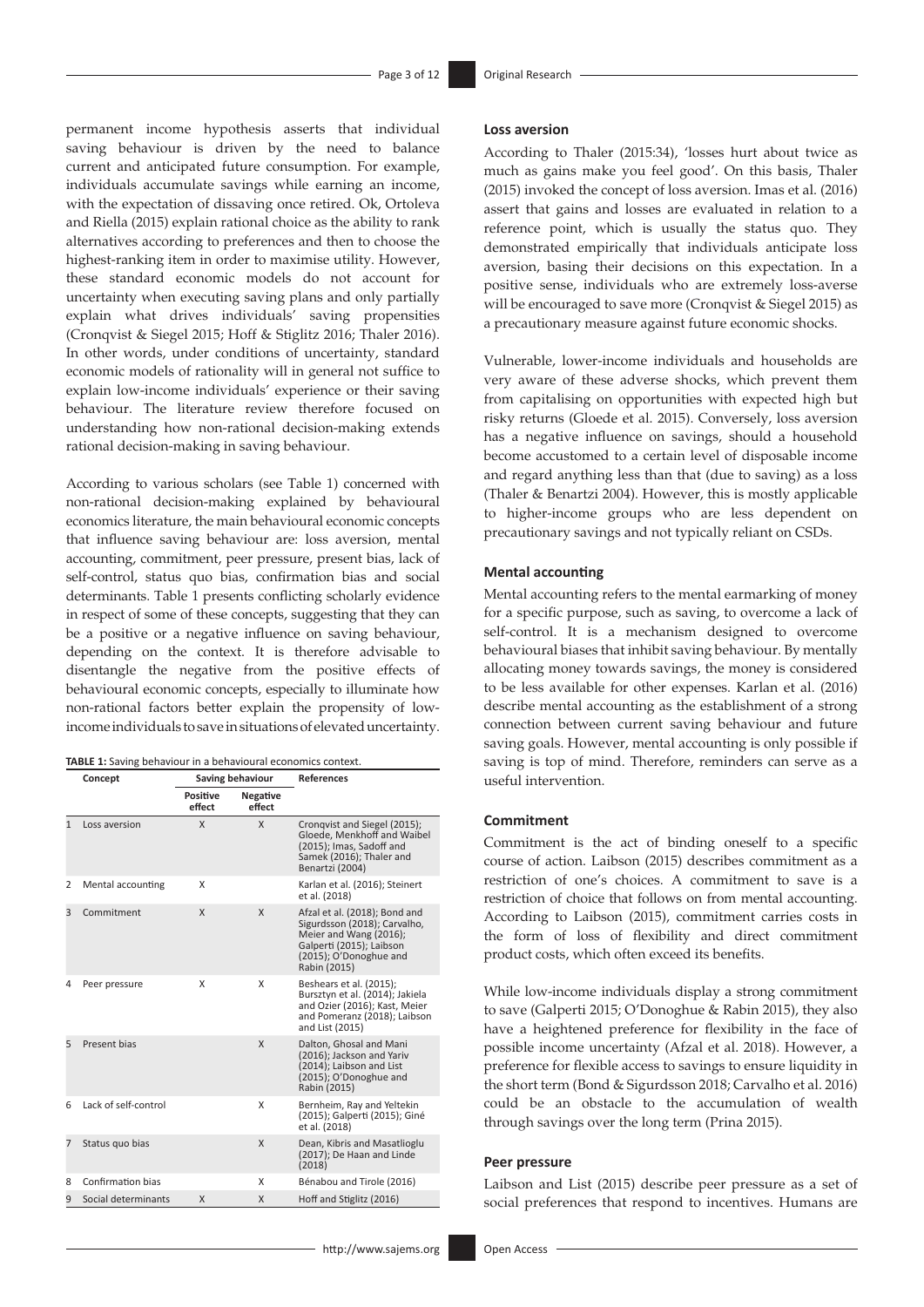not motivated solely by self-interest, as standard economic theory suggests; they also consider other people's intentions, behaviour and actions when making decisions (Laibson & List 2015). Conventional wisdom suggests that peer pressure moves behaviour towards the norm. Thus, the majority of people wish to conform and to adopt one or other pattern of behaviour. Bursztyn et al. (2014) identified two reasons for peer pressure positively influencing saving behaviour: social learning and social utility (Bursztyn et al. 2014). In short, individuals are motivated to save when they see peers saving and when the perceived value (utility) of savings products or assets depends on a peer's ownership thereof.

However, peer pressure does not always have a positive effect on saving behaviour. In a controlled laboratory experiment on the effects of peer pressure on sharing income in rural villages in Kenya, subjects were given the choice between a private, risk-free savings account and a profitable but risky public investment. From a pure economic perspective the results were surprising – women were willing to sacrifice the profitable returns or even pay a fee to keep their income a secret from neighbours and family (Jakiela & Ozier 2016). Transparency of income and investment returns resulted in these women saving an estimated 22% less than they would have if the returns had been hidden (Jakiela & Ozier 2016). This need for income privacy suggests that it could also be costly for an individual, should their higher returns signal that they have financial means to support the community. From a non-rational decisionmaking perspective, this saving behaviour is less surprising.

### **Present bias**

According to standard economic theory, rational behaviour implies that there is no difference between people's intentions and their eventual actions. However, humans often plan to act in a certain way, but then change their minds at the last minute (Laibson & List 2015). Present bias helps to explain saving behaviour. Individuals may save less if money at hand in the present is considered to be certain, whereas the benefit from available funds in the future is viewed as uncertain. According to O'Donoghue and Rabin (2015), present bias is a discounting model that functions on the timing of utility; it involves a trade-off between immediate and future utility. Yet individuals differ in their time preferences and therefore discount the value of savings at significantly different rates (Jackson & Yariv 2014).

### **Lack of self-control**

Berheim et al. (2015) explored whether difficult economic circumstances exacerbated self-control problems and found that self-control regarding saving can be limited by low initial assets to absorb income shocks. Poverty may therefore perpetuate itself as it impedes self-control, while high initial wealth, in contrast, allows for asset accumulation and decision-making with fewer constraints (Bernheim et al. 2015). In a field experiment conducted on farmers in rural Malawi, Giné et al. (2018) found that the commitment to save was sometimes revised only because of a lack of self-control over present biases. Individuals are often aware that they lack the self-control to follow a saving plan, which can then create a demand for CSDs to limit their choices (Galperti 2015). Literature, therefore, suggests that a perceived lack of self-control in saving could be due to either internal (willpower) or external (limited income and asset buffers) factors, depending on the context in which the individual finds themselves.

### **Status quo bias**

Status quo bias relates to decision-makers' propensity to select a default option (De Haan & Linde 2018). De Haan and Linde (2018) warn against unintended, negative consequences in which good default options are followed by inferior ones. Enrolling in a savings scheme at the default rate allows for at least some savings to be accumulated, but there is heterogeneity in how much people are supposed to save. Consequently, the default option can lead to under-saving in some instances. By settling for the default rate, people might forego opportunities that could potentially increase their savings for future consumption.

#### **Confirmation bias**

This phenomenon typically arises when external facts become known or events occur that are consistent with beliefs, thus reinforcing such beliefs. According to Bénabou and Tirole (2016), a confirmation of beliefs boosts confidence and creates an anticipatory utility that future events will not disturb, even in the presence of contradictory information. In the context of saving behaviour, confirmation bias may prompt an individual to disregard current risks in favour of embracing saving mechanisms that are perceived and proven to be effective.

### **Social determinants**

Hoff and Stiglitz (2016) propose that two social determinants of behaviour – social context and culture – may also influence saving decisions. Interaction with others are at the centre of this theory, which explains how influences at the moment of decision-making (social context) and more constant influences (culture) impact economic decisions and behaviour (Hoff & Stiglitz 2016).

### **Saving promotion interventions**

Interventions are based on the assumption that economic participants act non-rationally and need to be nudged to change their behaviour to achieve a desired outcome. Therefore, interventions to change saving behaviour are expected to increase saving rates and savings balances, without removing freedom of choice.

Possibly the most well-known example in the literature of a successful saving promotion intervention, which entails non-rational nudging, is the Save More Tomorrow™ (SMarT) plan by Thaler and Benartzi (2004). Workers in the USA were offered the option of increasing their retirement saving rate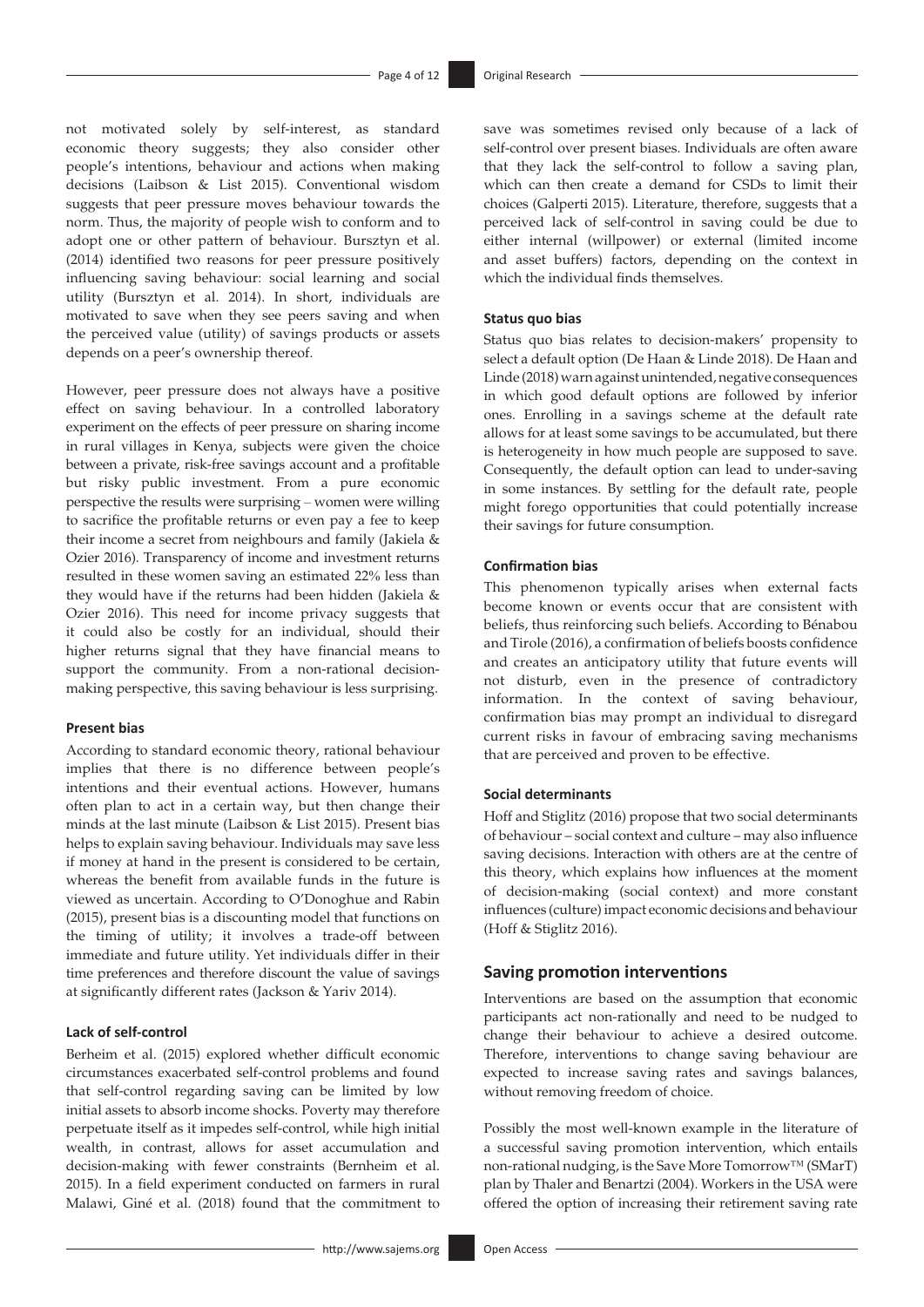sometime in the future, but ideally with their next salary increase (Thaler & Benartzi 2004). This plan was effective for a number of reasons: it addressed present biases by postponing increased savings into the future, it mitigated loss aversion by linking savings to salary increases, and it leveraged off status quo biases by using the default option in the plan (Thaler & Benartzi 2004).

Berg and Zia (2017) conducted an experiment to test the effects of financial educational messages relayed through a popular television soap opera in South Africa. Using this medium was found to have positive effects on the financial behaviour of the study's participants because of their emotional connection to and admiration for the actors delivering the messages.

Incentives can also serve as interventions to change saving behaviour. In this regard, the effectiveness of monetary versus 'social' (non-monetary) incentives has attracted growing attention in research. In an experiment conducted on savings groups in Chile, Kast et al. (2018) found that the monetary incentive of earning higher interest was less effective than receiving stickers in recognition of achieving saving goals. The possibility that interest rates did not play a significant role in saving decisions was offered as (at least part of) the reason for these somewhat surprising results from a standard economic theory perspective (Kast et al. 2018).

### **Savings groups as commitment saving devices**

The main purpose of CSDs is to mitigate a lack of selfcontrol, which may lead to inadequate savings or the early withdrawal of savings (Karlan et al. 2016). A formal CSD, such as a savings (bank) account, requires either a committed amount to be saved by a set deadline or regular deposits of a selected amount until the commitment ends (Karlan et al. 2016). According to Bernheim et al. (2015), these devices are effective because they require a savings goal, restrict access to funds until the goal is achieved and provide access to funds (liquidity) once the goal is achieved.

Giné et al. (2018) assert that CSDs provide opportunities to improve the lives of the poor as they are a potentially cost-effective means of driving saving behaviour. Flexible saving devices that allow small, frequent deposits in line with the periodicity of income are particularly appropriate for the poor in developing countries (Afzal et al. 2018). Small deposits seem more affordable when income is low, infrequent and variable. Unsophisticated, easily accessible saving devices, such as lockboxes, are well suited to such a market (Dupas & Robinson 2013).

Interestingly, Dupas et al. (2019) found that access to accounts in rural areas leads to positive spill over effects in their communities, where savings are kept and spent, thus confirming that greater financial access can improve community welfare. CSDs require financial responsibility

and, if observed by peers, the demand for these devices rises and savings increase (Exley & Naecker 2017).

The main constraint to the uptake of formal CSDs is the opposing needs for flexibility and liquidity. Therefore, the trade-off between the preference for flexibility and liquidity needs to be considered in the product design (Galperti 2015). Other constraints identified by Dupas et al. (2019) in a study conducted in rural Kenya were high transaction fees and a lack of trust in financial institutions.

Informal savings groups can be regarded as CSDs because they have similar features to formal, commercial savings products. However, an informal savings group is distinctive in that it is accessible and effective in mobilising savings among low-income groups in developing countries. Literature states that model CSDs should offer flexibility, liquidity and low transaction fees, and should be trustworthy places for storing funds. The popularity of savings groups (Le Polain et al. 2018) suggests that they possess some of these features, which could be replicated to increase up take and customer retention in alternative CSDs to benefit financial service providers (Dupas et al. 2017). The study probes this assumption by empirically investigating whether stokvels possess the requisite features of a model CSD, which might help to explain their large following in South Africa, alongside formal CSDs.

### **Methodology**

Informal savings groups operate in the informal economy; thus comprehensive statistics on the total population of savings groups in South Africa are unavailable. An exploratory, qualitative study was therefore conducted, using semi-structured interviews on two levels. The study focused specifically on how behavioural biases influence the decision-making in saving groups and analysed the design and composition of savings groups from a behavioural perspective.

Level 1 interviews took place in focus groups (each group comprising about 14 participants) with 10 different informal savings groups (representing 296 members). They set out to answer the following research questions:

- Research question 1: What drives the saving behaviour in lower-income informal savings groups?
- Research question 2: What inherent characteristics of members in informal savings groups serve as natural saving promotion interventions?

Level 2 interviews were conducted with 10 individual members of different informal savings groups. They set out to answer the following research questions:

- Research question 2: What inherent characteristics of members in informal savings groups serve as natural saving promotion interventions?
- Research question 3: What features of the structure of informal savings groups are valued and should be replicated in formal CSDs?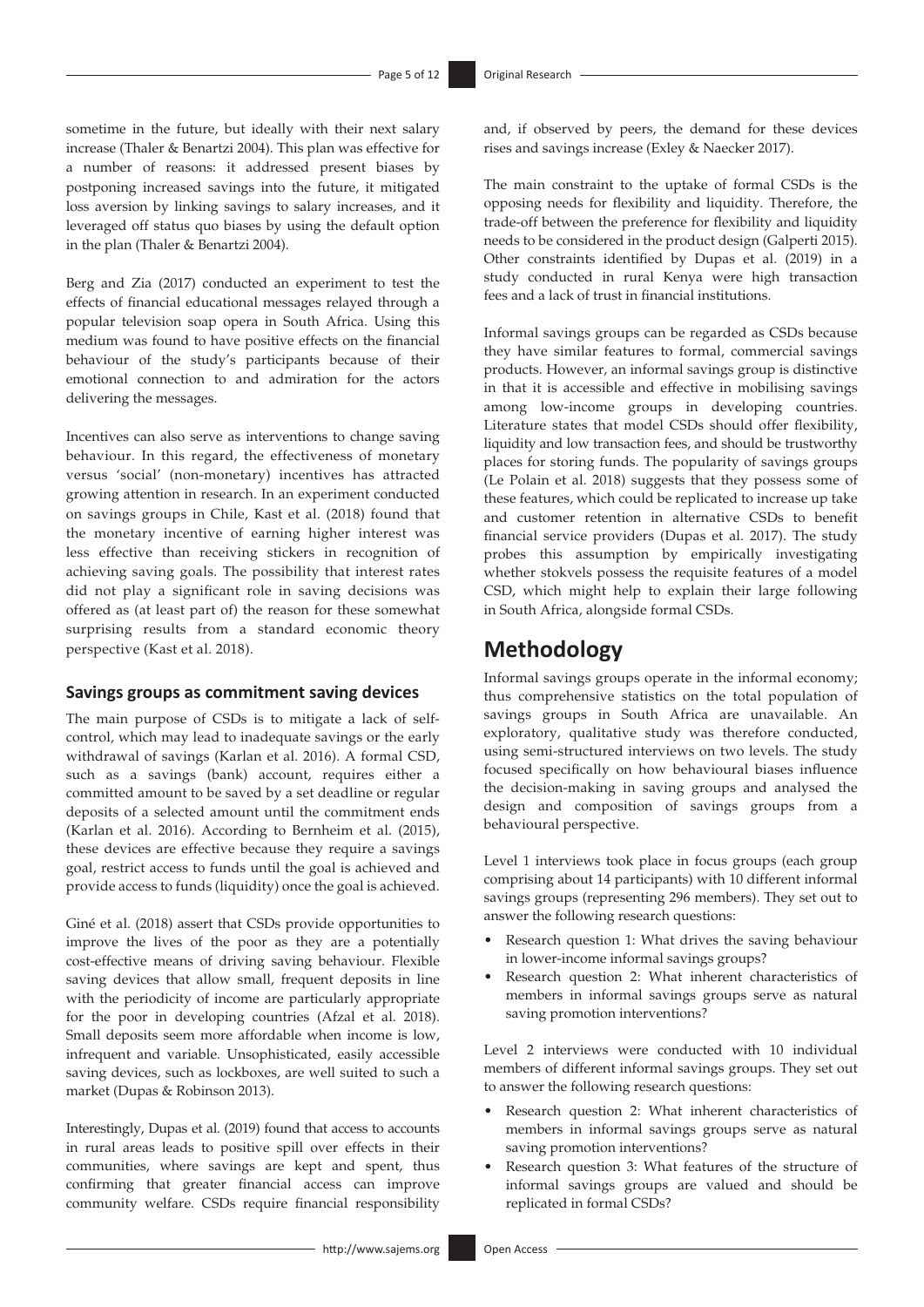This multilevel approach to data collection was adopted to exploit benefits of each interview type and to compensate for its limitations (Brewer & Hunter 2006). The overlap in data collection for the second research question was intended to corroborate the data from two independent sources (Myers 2013) as a form of triangulation.

The selection of specific informal savings groups was purposive to ensure a diverse combination of views. According to Patton (2002:243), common themes emerging from a diverse sample 'cut through the noise of variation' and afford the researchers greater insight from the perspectives obtained. For this reason, each set of 10 interviews was divided into traditional stokvel savings groups and SaveAct savings and credit (SSC) groups. Interview participants had different cultures and home languages and resided in different provinces.

Level 2 participants were selected from the researchers' own contacts, from the latter's recommendations of other individuals and from the SSC database. Hence, a combination of purposive and snowball sampling was used. Mixed-methods sampling is a form of triangulation aimed at strengthening a study by obtaining different, information-rich perspectives (Patton 2002). The first eight interviews were conducted with individual members of stokvel savings groups and the last two were conducted with SSC group members.

According to Gaskell (2000), data should be gathered until no new patterns emerge from the data and thematic saturation is reached. In this study, the data collection from the savings group interviews approached thematic saturation after 10 interviews. The decision to extend the Level 2 interviews to include SSC groups was made when the researchers realised that data saturation was imminent. Despite the change in the type of informal savings group, few new insights were obtained in the ninth interview, with data saturation almost reached during the tenth interview. It was, therefore, apparent that the insights of individual participants from different types of savings groups did not differ significantly.

The interviews with the informal savings groups and individual members located in the province of Gauteng were conducted by one of the researchers in English, while the interviews with savings groups and individual members located in the province of KwaZulu-Natal were conducted by SaveAct's fieldworkers in isiZulu, one of South Africa's 11 official languages. This was to obtain rich data in the participants' home language and to reduce interviewer bias, thereby enhancing the trustworthiness of the data. As far as possible, interviews were conducted in a location close to the participants, such as a member's house or a community space, to ensure the neutrality of the interview environment. Figure 1 provides a matrix of the triangulation strategies adopted to ensure the data quality.



SSC, SaveAct savings and credit.

**FIGURE 1:** Triangulation strategy matrix.

The interview data retrieved from all the interviews were analysed in a similar fashion, using a 15-point checklist of criteria for the purpose of thematic analysis, as proposed by Braun and Clarke (2006). Themes emerging from the interview data were compared and contrasted, the findings interpreted and conclusions drawn (Yin 2016).

We acknowledge that the generalisability of this qualitative study's results cannot be assured by nature of the methodology and that additional limitations to the study exist. Despite the triangulation strategy, limitations such as researcher bias, time horizon of the study, cultural differences and lack of gender diversity in the sample groups remain. These limitations are discussed in more detail in the conclusion section.

# **Findings and discussion**

Although not without shortcomings (Afzal et al. 2018; Greaney, Kaboski & Van Leemput 2016), informal savings groups are widely credited to be effective saving mechanisms (Burlando & Canidio 2017; Kast et al. 2018; Ksoll et al. 2016). In this regard, the findings from this study were illuminating.

### **Drivers of saving behaviour in savings groups**

Any study on economic behaviour should start by considering the aspect of rationality, in line with standard economic theory. This study identified two key drivers of rationality in the context of informal savings groups: preferences and optimisation. All the savings groups revealed clear preferences in terms of their saving purpose, operational procedures, membership requirements and formal meeting proceedings, and these were well defined in their rules or constitutions.

The study's findings supported the notion of well-defined preferences driving rational decisions, according to standard economic theory (Thaler 2016). However, it was beyond the scope of this study to determine whether the highest-ranking preference (Carvalho et al. 2016), or the optimal preference in the best interests of the group, was always adopted. The informal savings groups also demonstrated rationality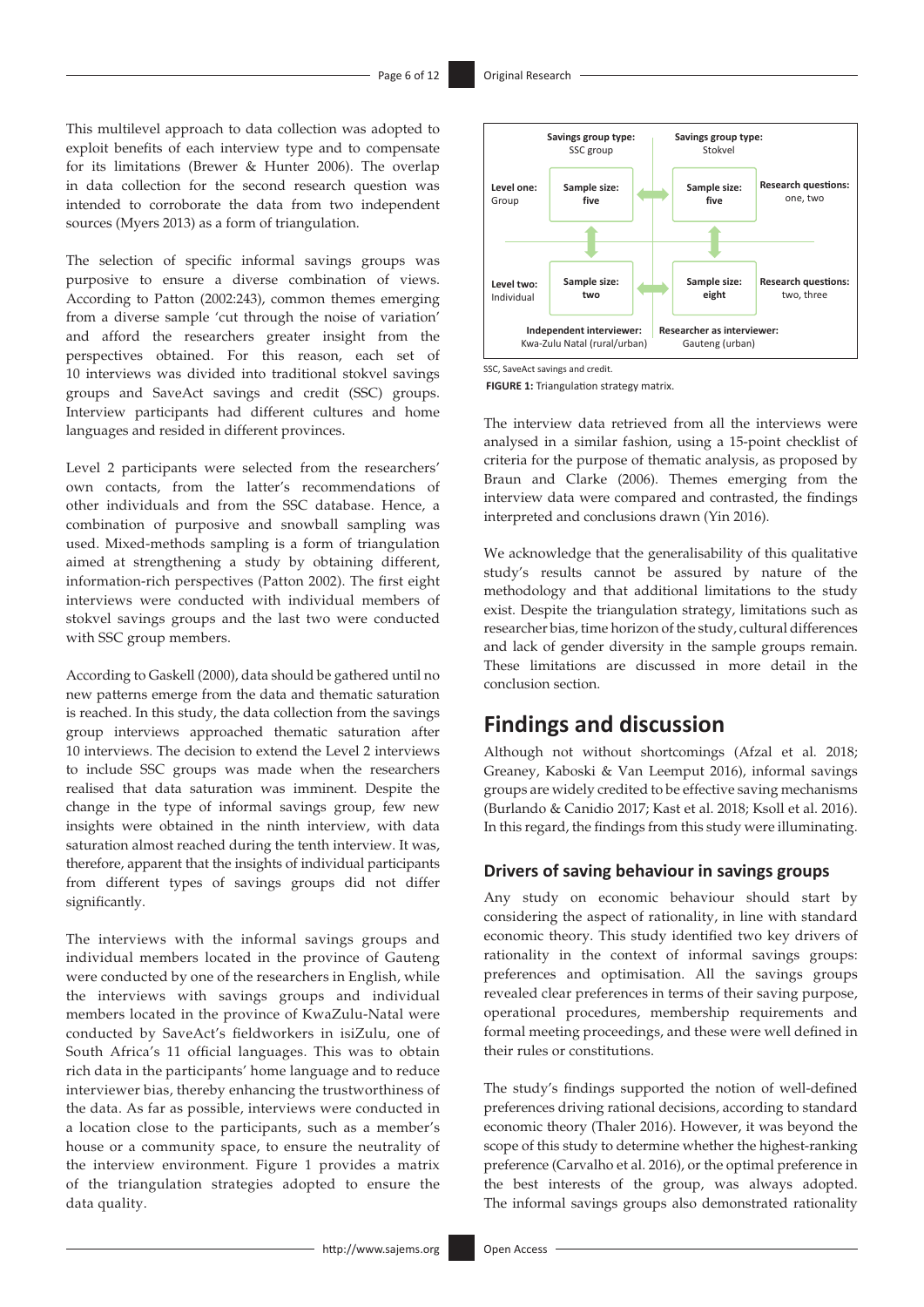through optimisation (Thaler 2016) by taking the initiative to save in the first place (Greaney et al. 2016; Ksoll et al. 2016; Le Polain et al. 2018) and, through bulk buying, to leverage off economies of scale. One of the groups explained:

'The reason why we decided to form this group is that we can't do things on our own as people, but if you team up with the others and put together our money, you are even able to borrow money for a sizeable amount and do big things that you would not have been able to do yourself.' (We Are Doing group)

The informal savings groups earned interest on amounts accumulated in bank accounts (stokvel groups), or on loans offered to members (SSC groups), or they saved on bank charges (SSC groups) by not using bank accounts. However, the informal savings groups did not pursue the best available options in terms of interest rates, or safe places to store their funds, despite of being aware of and having access to them. Contrary to standard economic theory, grounded in rationality through optimisation (Thaler 2016), the informal savings groups nevertheless expressed a *belief* that they had chosen the best options in the circumstances. Therefore, savings groups try to achieve optimisation, but they do not necessarily succeed in the way that an objective, economically rational man or woman would.

Optimal choices are based on unbiased beliefs (Thaler 2016), which may partially explain why optimisation was not achieved in all the saving decisions made by the informal savings groups in this study. Biases identified in the savings groups' saving decisions were: status quo bias, viewed as negative in the literature (Dean et al. 2017; De Haan & Linde 2018), confirmation bias, also viewed as negative in the literature (Bénabou & Tirole 2016), and loss aversion, primarily viewed as positive in the literature for low-income groups (Cronqvist & Siegel 2015; Imas et al. 2016; Thaler 2015).

Determining whether the identified biases, individually or collectively, had positive or negative effects on savings groups' saving behaviour was beyond the scope of this study, and thus no empirical inferences can be made in this regard. However, the mere presence of these biases seems to indicate that they played a role in driving non-rational saving behaviour in the savings groups, as indicated in earlier scholarly works.

Present bias is associated with a lack of self-control and the need for instant gratification (Jackson & Yariv 2014; Laibson & List 2015; O'Donoghue & Rabin 2015), and is arguably the most frequently cited bias in saving behaviour analyses. This study set out to determine drivers of saving behaviour at the savings group level, although the results seem to indicate that present bias does not play a role at this level. However, individual members stated that their present bias or need for instant gratification on a personal level was mitigated by saving through a savings group. This was also given as the main reason for joining a savings group in the first place.

The fourth and final identified driver of saving behaviour in informal savings groups was social influences – more

specifically, relationships and culture. Savings group members met regularly and were in close contact with one another between meetings, contributing to their social capital. As the Ariel group explained:

'We communicate with each other, we have a relationship. We console each other, we are together and we are helping each other. We are family.'

While Hoff and Stiglitz (2016) propose that social context and culture are two social determinants of behaviour, they add that there is a lack of evidence as to whether these behavioural determinants have a positive or negative influence on saving. This study found that relationships and culture seem to positively influence saving behaviour in the context of savings groups.

The findings in respect of Research question 1 suggest that informal savings groups' saving decisions are driven by both rational and non-rational behaviours. Figure 2 provides a high-level overview of these findings.

Table 2 illustrates the coherence between the responses of the two types of groups (stokvels and SSC groups). It shows the number of groups (out of five) that responded positively in terms of the four drivers and their sub-categories.



**FIGURE 2:** Overview of results: Research question 1.

|  | TABLE 2: Overview of drivers of saving behaviour. |  |
|--|---------------------------------------------------|--|
|  |                                                   |  |

| <b>Drivers</b>    | <b>Categories</b>    | <b>Stokvels</b> | <b>SSC</b> groups |
|-------------------|----------------------|-----------------|-------------------|
| Preferences       |                      |                 |                   |
|                   | Saving purpose       | 5               | 5                 |
|                   | Operations           | 5               | 5                 |
| Optimisation      |                      |                 |                   |
|                   | Saving               | 5               | 5                 |
|                   | <b>Bulk buying</b>   | 5               | n/a               |
|                   | Interest earnings    | $\overline{2}$  | 5                 |
|                   | Saving on charges    |                 | 5                 |
| <b>Biases</b>     |                      |                 |                   |
|                   | Status quo bias      | $\overline{4}$  | 5                 |
|                   | Confirmation bias    | 5               | 5                 |
|                   | Loss aversion        | 5               | 5                 |
|                   | Present bias         |                 |                   |
| Social influences |                      |                 |                   |
|                   | Commitment to others | 5               | 5                 |
|                   | Culture              | 5               | 5                 |

SSC, SaveAct savings and credit; n/a, not applicable.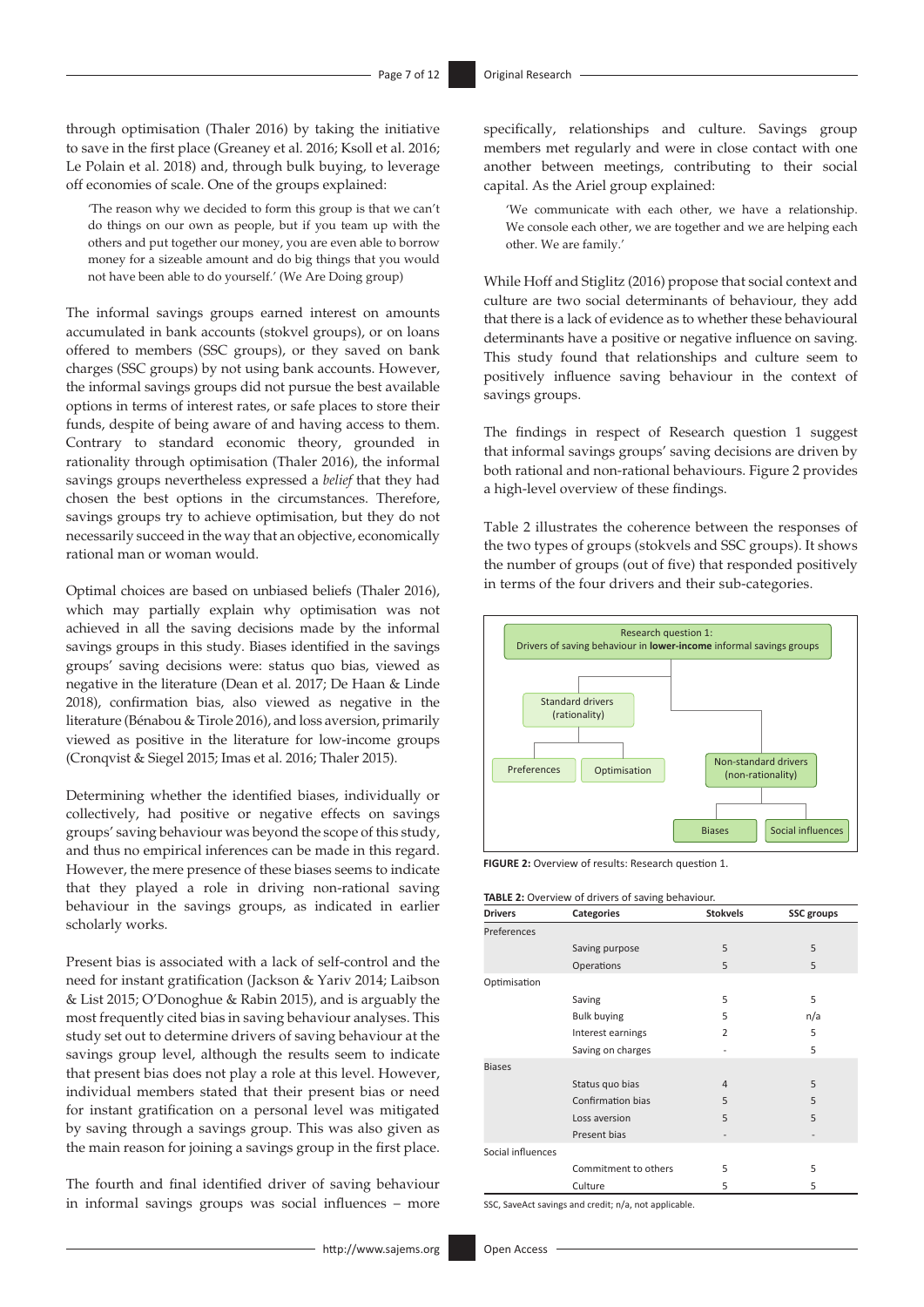From an empirical point of view, the success of savings groups seems to indicate that behavioural change occurs through the mechanism of non-rational saving behaviour. The findings in respect of Research question 2 are discussed next.

### **Saving promotion interventions embedded in informal savings groups**

As discussed, the ability of members of informal savings groups to change their behaviour was demonstrated in the findings on present bias in relation to Research question 1. Saving as part of a group also seemed to resolve individuals' lack of self-control when trying to save on their own. This is consistent with literature which indicates that awareness of present bias mitigates its effects (Kuchler & Pagel 2020).

Research question 2 was answered through the identification of seven possible saving promotion interventions embedded in the characteristics of informal savings groups: trust, discipline, peer pressure, mental accounting, commitment to others, emotion and incentives. Individually, none of these interventions may be considered a new contribution to literature, but the combination of interventions provides a means of bridging the theoretical gaps identified.

The range of interventions was identified by two independent sources: savings group participants (Level 1) and individual participants as members and consumers of informal savings groups (Level 2). However, the findings revealed that the two levels of participants attached different meanings to the interventions. These are compared and contrasted in Table 3.

Of interest is the coherence between the two levels of participants in terms of the discipline, peer pressure and commitment to others as interventions (shown as '\*' in Table 3). For these three interventions, savings groups and individual members agreed on some aspects relating to how they operate. The discipline to save was achieved through rules and the strict enforcement thereof. Groups

| TABLE 3: Comparison of levels 1 and 2 responses: Research question 2. |  |
|-----------------------------------------------------------------------|--|
|-----------------------------------------------------------------------|--|

| Intervention         | Level 1: Savings groups   | Level 2: Individual members |  |  |
|----------------------|---------------------------|-----------------------------|--|--|
| Trust                | 1. Rules and controls     | 1. Proximity of members     |  |  |
|                      | 2. Transparency           |                             |  |  |
| Discipline           | 1. Rules and controls     | 1. Rules and controls†      |  |  |
|                      | 2. Enforcement†           | 2. Enforcement†             |  |  |
|                      |                           | 3. Accountability           |  |  |
| Peer pressure        | 1. Force/Push†            | 1. Force/Pusht              |  |  |
|                      | 2. Group consensus        | 2. Comparison to others     |  |  |
| Mental accounting    | 1. Budgeting and planning | 1. Top-of-mind              |  |  |
|                      |                           | 2. Reminders                |  |  |
| Commitment to others | 1. 'Have to' mentality†   | 1. 'Have to' mentality†     |  |  |
|                      | 2. Communal obligation    | 2. Expense/Insurance        |  |  |
|                      | 3. Rules and controls     |                             |  |  |
| Emotion              | 1. Love                   | 1. Motivation               |  |  |
|                      | 2. Respect                | 2. Excitement               |  |  |
|                      | 3. Encouragement          | 3. Satisfaction             |  |  |
| Incentives           | 1. Help in need           | 1. Problem-solving          |  |  |
|                      | 2. Women empowerment      | 2. Emotional sharing        |  |  |
|                      | 3. Independence           | 3. Advice                   |  |  |

pushed members to save and an obligation or a 'have to' mentality was instilled in them.

A pattern of 'force' (as opposed to 'choice') emerged from these findings, which suggested two possible categories of interventions: 'hard' interventions (including discipline, peer pressure and commitment to others) and 'soft' interventions (including trust, mental accounting, emotion and incentives). Hard interventions seemed to require a certain level of force to instil positive saving behaviour, while soft interventions relied on a more indirect approach to bring about the same result. However, neither the relative importance of hard and soft interventions, nor the relationships between them, were established as part of this study.

While behavioural economic theory uses the term 'commitment' broadly in relation to saving behaviour (Laibson 2015; O'Donoghue & Rabin 2015), the findings from this study indicated that a more appropriate term in the context of savings groups might be 'commitment to others', meaning a member's obligation to fulfil their duties or promises to others. In other words, scholars should investigate how individual commitment to an informal savings group improves individual commitment to save. Such an understanding might illuminate features of informal CSDs that may be salient to providers of formal CSDs, with consequentially benefits for low-income individuals.

### **Features for replication in alternative commitment saving devices**

Concerned with getting the best outcomes for themselves as consumers of saving devices, individual members of savings groups were considered to be in the best position to advise on the most valued features of such devices. Flexibility and effectivity (refer Table 4) emerged as the most valuable 'soft' features of informal savings groups, in line with the extant literature on requirements for CSDs (Afzal et al. 2018; Giné et al. 2018). Members viewed flexibility as freedom of choice in terms of their saving purpose, the use of funds saved and the affordability of periodic saving contributions. This freedom of choice is exercised at an individual level by switching between informal savings groups after a completed saving cycle. Individual participants also expressed the need for five 'hard' product features in CSDs: access to the savings device in the first place, restricted access to their savings, liquidity, low or no transaction fees and interest earnings during the saving cycle. These features are presented in Table 4.

| TABLE 4: Overview of results: Research question 3. |  |  |  |
|----------------------------------------------------|--|--|--|
|                                                    |  |  |  |

| <b>Hard features</b>           |
|--------------------------------|
| • Access to savings device     |
| • Restricted access to savings |
| • Liquid funds                 |
| • Low or no transaction fees   |
| • Bank charges                 |
| • No costs of compliance       |
| Interest                       |
|                                |

Note: Research questions 3: Valued features of informal savings groups to be replicated by formal commitment saving devices.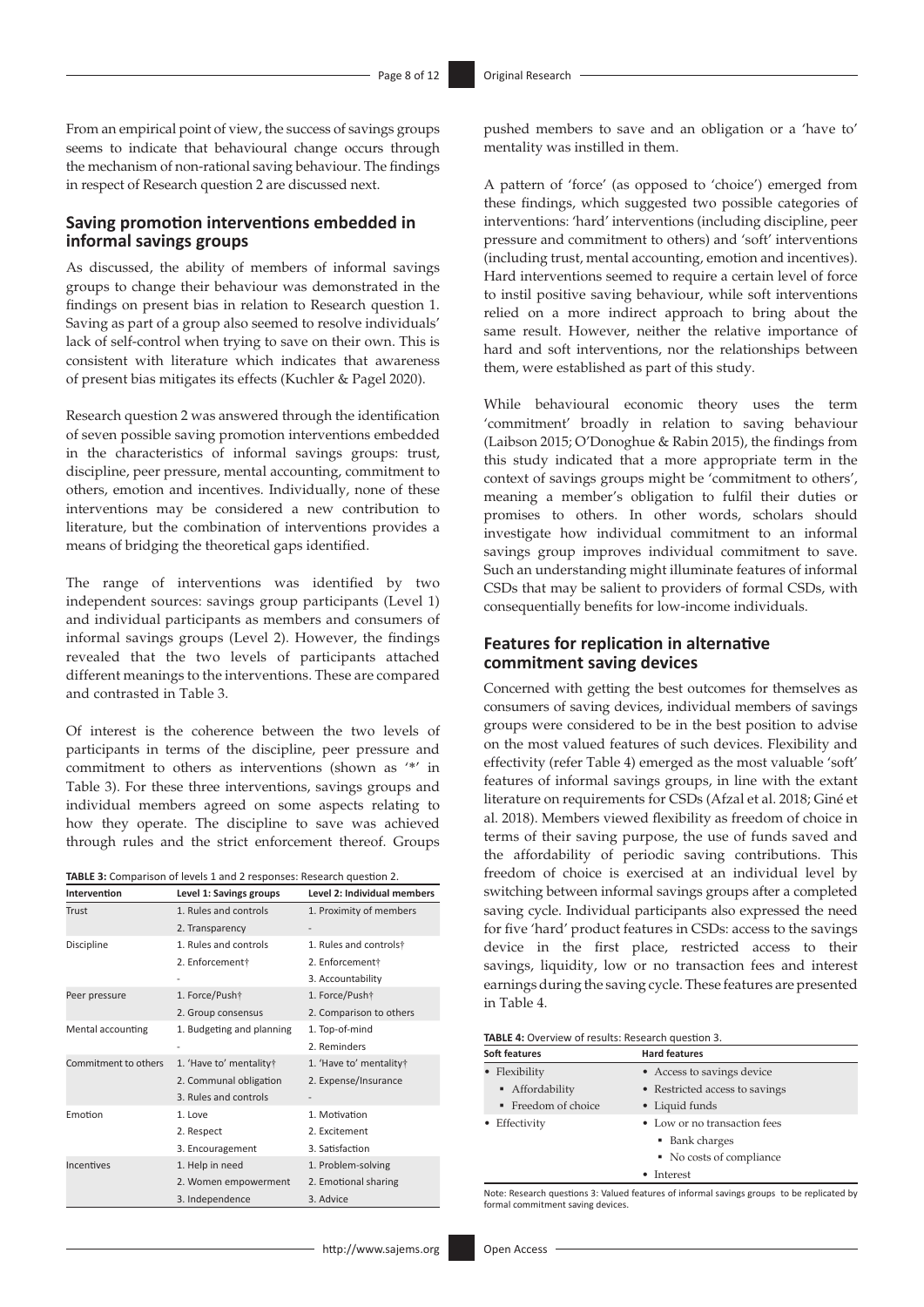The desire for restricted access to savings (Bernheim et al. 2015) and also liquidity appear to be juxtaposed. However, this anomaly is a reality for consumers in low-income groups who have to balance the need for restricted access, in order to mitigate self-control problems, with the need for liquidity in case of emergencies (Galperti 2015). Participants seemed to value the ability of savings groups to get this balance right.

Responses also revealed that savings were restricted over the short term, long enough to build up a sizable lump sum, but not too far into the future for the restriction to be regarded as paternalistic. In emergencies, participants were assisted with either short-term loans from their savings group or one-on-one loan arrangements with other members.

Transaction fees can be a deterrent to saving through a formal CSD (Dupas et al. 2019). Both the informal savings groups and the individual members seemed to be strongly opposed to transaction fees and appreciated the fact that their informal savings groups did not charge any fees, except for avoidable fines. The findings on the value of interest earnings were somewhat ambiguous (Kast et al. 2018), with participants revealing a possible status quo bias in this regard. A pattern emerging from the responses was that participants valued the interest-free option that their savings groups offered them at the time of the interviews (status quo) and disregarded other potentially better options. For this reason, interest-free was considered a valued feature, but possibly less important than the other hard features in the context of CSDs.

This study clearly supports the literature on the desired features of CSDs in general. With all these features considered to be present in savings groups, it is suggested that stokvels can be regarded as model CSDs. With the research questions having been answered, the findings in respect of these groups' saving behaviour, specific interventions and valued features as informal CSDs were combined to create a proposed behavioural design framework. This is discussed now.

### **Proposed behavioural design framework**

The research findings revealed that there are lessons to be learnt by both informal and formal CSD providers about the viability of savings groups acting as effective saving devices. For both informal providers and formal providers alike, the key insight is that incorporating elements of soft and hard features has different effects on behaviour as indicated in the behavioural design framework for CSDs (see Figure 3).

Figure 3 illustrates the following design dimensions for CSDs, based on the research findings:

• Quadrant I: Participants identified five valuable features of CSDs that should be incorporated into the product design to attract customers. It was noted that the 'interest' feature generally refers to 'interest free', except in exceptional circumstance relating to deviations from group norms by individual members. These features are also expected to enhance saving behaviour once product interventions have been successfully applied.



**FIGURE 3:** Behavioural design framework for commitment saving devices.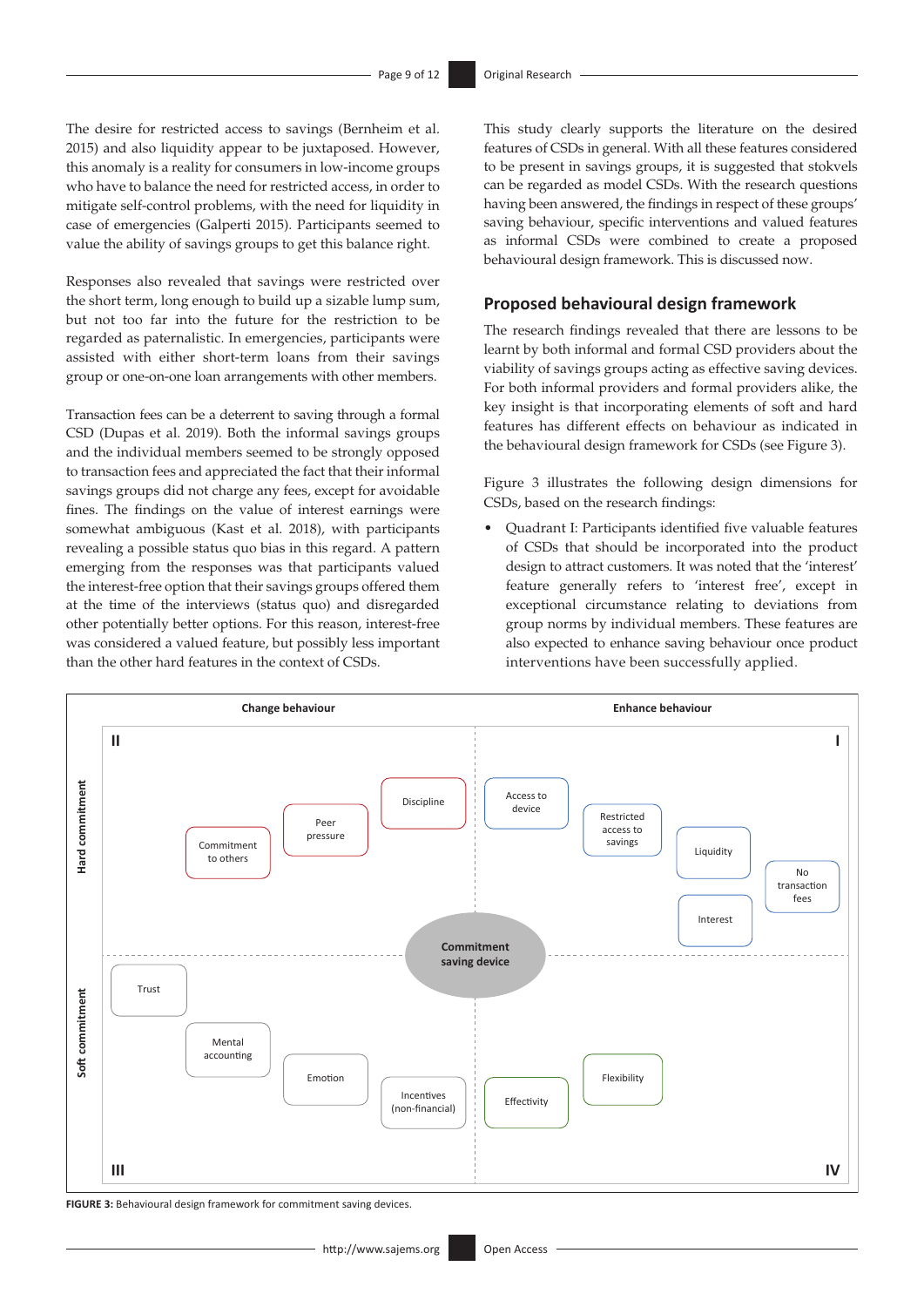- Quadrant II: Three interventions were found to be the most powerful drivers of change in saving behaviour. Participants acknowledged their non-rational decisionmaking from time to time and required these features in order to save consistently. All are regarded as hard commitment features because they rely on force, rules, penalties or terms and conditions (T&Cs) to function effectively.
- Quadrant III: Soft commitment interventions use an indirect approach to changing saving behaviour by focusing on customers' mind sets and perceptions.
- Quadrant IV: The qualities of flexibility and effectivity in CSDs are often only perceived once a customer has used a product for some time. These qualities are therefore important for retaining customers.

Even though this behavioural framework is meant for general application, it is based on the informal savings group model. Therefore, its effectiveness will be enhanced if consumers have access to a savings network or savings support group. Ultimately, the framework suggests ways to make the uptake of formal CSDs and saving decisions easier, while making withdrawals of savings more difficult.

## **Conclusions and recommendations**

Using stokvels as a referent, this study has provided revealing insights into the saving behaviour in informal savings groups and their role as model CSDs. In probing the specific drivers of saving behaviour (Research question 1), the study revealed both standard (rational) and non-standard (non-rational) drivers. Rational drivers were preferences and optimisation, while non-rational drivers were biases (e.g. status quo bias and loss aversion) and social influences (e.g. relationships and culture).

The study also revealed a number of saving promotion interventions embedded in the characteristics of informal savings groups (Research question 2), including trust, discipline, peer pressure, emotion and incentives, which could potentially change saving behaviour for the better. One of the general themes emerging from the responses was that being part of a group instilled a sense of discipline that would not necessarily have been present, had participants not been forced (even in a subtle way through the concept of group commitment) to abide by the rules of the group. In appraising the most valued features of informal savings groups (Research question 3) which may warrant replication in formal CSDs, the study identified both 'soft' and 'hard' features. Hard features included access to the savings device in question, restricted access to savings, liquidity and no transaction fees. Soft features comprised flexibility and effectivity.

In several respects, the study's findings support the behavioural economics literature, while also adding new insights into the behavioural aspects of informal savings groups as model CSDs that expand on existing theories and studies. Within the context of savings groups, the findings

revealed drivers of positive saving behaviour, seven possible interventions to change saving behaviour for the better, and seven valuable features of effective CSDs. Moreover, the collective research findings were combined to create a proposed behavioural design framework for CSDs, incorporating these elements to help product developers design new saving devices or enhance existing ones.

The recommendations flowing from the insights obtained during the study are two fold.

Firstly, low-income customers should not be underestimated*.* Participants in this study were assertive and expressed their wants and needs clearly and without hesitation. Their respective saving purposes were clearly defined, they ran household budgets, and were creative and resourceful when it came to stretching their income. Business practitioners would therefore be well advised to conduct indepth research to better understand the lived experiences of customers in the low-income bracket (Martin & Hill 2015).

Secondly, products and services need to strike a comfortable balance between affordability and effectivity – in other words, value for money. Low-income groups are very sensitive to income shocks and need to allocate their limited income carefully to 'make ends meet' (Le Polain et al. 2018; Martin & Hill 2015). This is evident from the rising popularity in zero-fee bank options offered by digital banks such as TymeBank in South Africa. Businesses are therefore advised not to plan marketing campaigns that rely mainly on push strategies without understanding the market. Such campaigns are generally not well received and could even damage the brand.

Any successful formal CSD offered to the market will be a compromise between what consumers want and what the product developer can offer, given its resource constraints. To serve low-income markets well, businesses need to be resourceful in their design thinking so that they can deliver affordable and effective savings products. Applied behavioural economics has demonstrated that having a significant impact is not necessarily dependent on a substantial (administrative) investment in product design or financial incentives (Tantia, White & Wright 2015).

# **Limitations of the study and future research**

As this was an exploratory, qualitative research study, the generalisability of the results cannot be assured. Other limitations of the study, in terms of its particular methodology and scope, are as follows:

Researcher bias: One of the main risks associated with qualitative research is the potential for bias on the part of the researcher(s), which may affect the results. In this study, the researchers recognised this possibility and steps were taken to mitigate this risk by introducing external interviewers into the data collection process.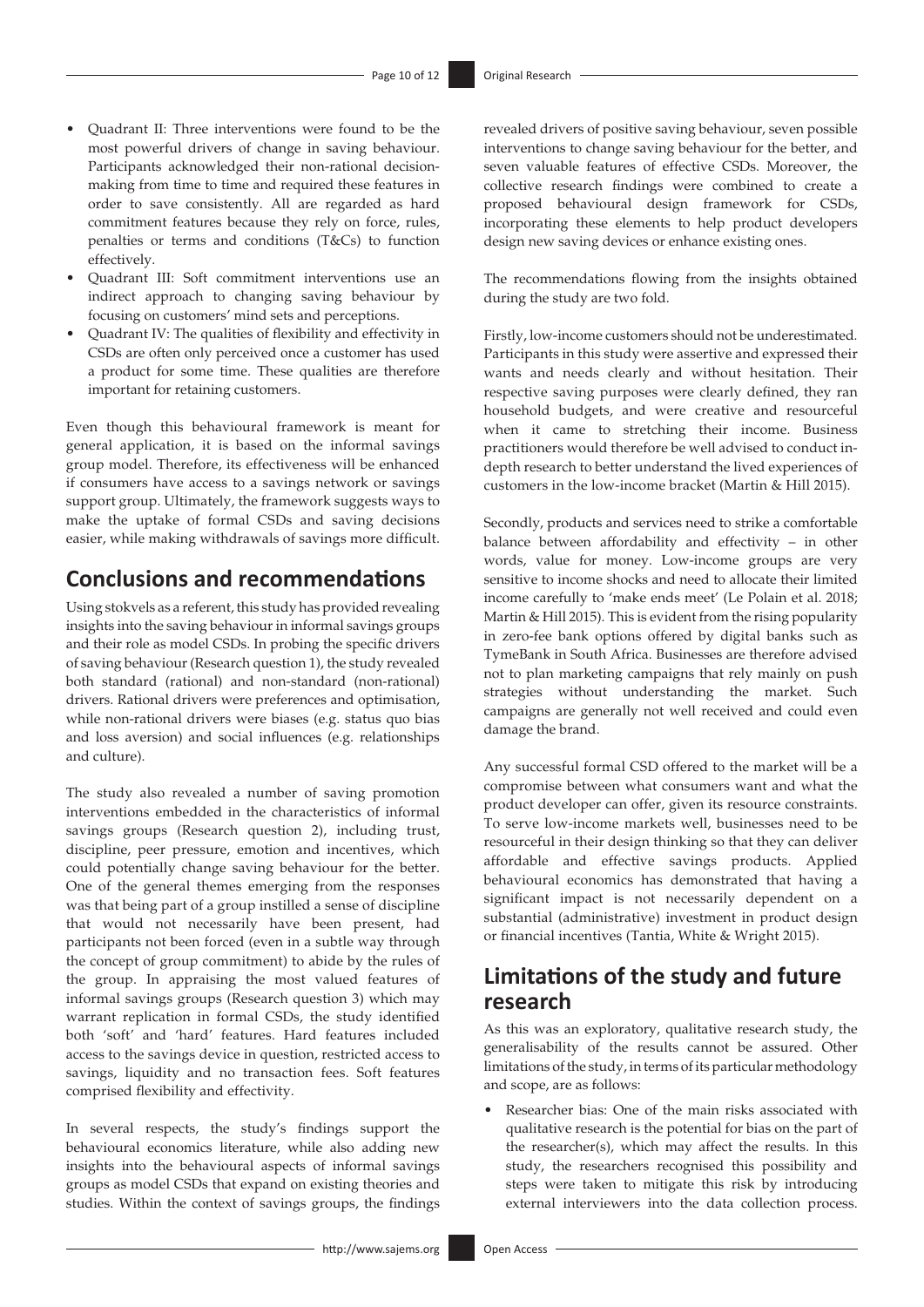However, the possibility of some bias in the areas of data collection and analysis cannot be ignored.

- Time horizon: This study was cross-sectional in nature, as interviews were conducted at only one point in time during 2018. However, human behaviour is subject to change and thus no inferences can be made about the transferability of identified behaviour into future periods (Williams 2007).
- Cultural and language differences: Since most interviews in the study were conducted in English, certain meanings and nuances might have been lost or misinterpreted due to the cultural and language diversity among participants.
- Limited diversity of the sample group: Data collection in the informal market presents unique challenges as connections need to be established and relationships built in order to gain access to participants. For this reason, the researchers had to rely on external assistance to arrange focus group interviews which, to some extent, limited the diversity of the sample selected.

The study highlighted a number of areas that would benefit from further research:

- It should be empirically determined whether identified biases have positive or negative effects on saving behaviour in CSDs.
- The relative importance of hard and soft interventions, as well as the relationship between them, should be investigated.
- In the absence of any immediate plan at policy level to bring about a step change in the lives of the poor (especially in the wake of COVID-19), informal savings groups will continue to play an important role in South Africa. Participation in informal savings groups does, however, span all income groups, although the saving purpose seems to change as income grows (African Response 2012). For example, those in a reasonably healthy financial situation might see an opportunity to create longer-term wealth, without the costs typically associated with more formal financial services. Future research should therefore explore the point on the income growth scale where members no longer regard informal savings groups as effective and decide to leave permanently.
- The proposed behavioural design framework (see Figure 3) should be tested in a series of experiments to determine the optimal combination of interventions and features that may increase the effectiveness of formal CSDs. The importance of each intervention and feature relative to the others should also be tested under different scenarios.

These additional areas of research will generate important new insights into the saving behaviour of low-income groups, which will help to inform the optimal design of CSDs for this particular market. Catering to this particular market calls for sensitivity to people's varied needs and constraints, as well as an appreciation of the pivotal role that savings groups, notably stokvels, currently play and will continue to do in helping many people in South Africa to manage their finances in a responsible and confident manner.

# **Acknowledgements**

Prof. Marianne Matthee (GIBS) gave invaluable feedback on earlier drafts that contributed to the manuscript evolving from a summarised version of the research report to a more coherent manuscript; Prof. Charlene Lew (GIBS) provided shape and focus by highlighting the sections of earlier versions that were detracting from the main argument at the core of the manuscript.

### **Competing interests**

The authors have declared that no competing interest exists.

### **Authors' contributions**

The first author produced an MBA research report under the supervision of the second author. In producing the research report, the first author was guided through the entire research process and was assisted to gain access to respondents otherwise difficult to reach. The second author contributed to the drafting of the manuscript including codeveloping the main conceptual framework titled 'Behavioural design framework for CSDs'. While the authors conceptualised the manuscript together, the second author took the lead in the drafting and finalisation of the manuscript. This entailed paring down a broader research report with several research strands into a more targeted argument. This also involved the final copy edit for this publication.

### **Ethical considerations**

This article followed all ethical standards for research without direct contact with human or animal subjects.

### **Funding information**

This research received no specific grant from any funding agency in the public, commercial, or not-for-profit sectors.

### **Data availability**

The researched was informed by qualitative research interviews. The interview transcript is available on request from the authors, but such transcripts will be provided without identifiers.

### **Disclaimer**

The views and opinions expressed in this article are those of the authors and do not necessarily reflect the official policy or position of the Gordon Institute of Business Science.

# **References**

African Response, 2012, Stokvels - A hidden economy: Unpacking the potential of<br>South African traditional saving schemes, viewed on 31 August 2018 from [https://](https://www.africanresponse.co.za/assets/press/2012StokvelHiddenEconomy.pdf)<br>www.africanresponse.co.za/assets/press/2012StokvelHiddenEcono

African Response, 2020, *Stokvel surveys*, viewed on 31 August 2018 from [https://](https://www.africanresponse.co.za/stokvel-surveys/) [www.africanresponse.co.za/stokvel-surveys/.](https://www.africanresponse.co.za/stokvel-surveys/)